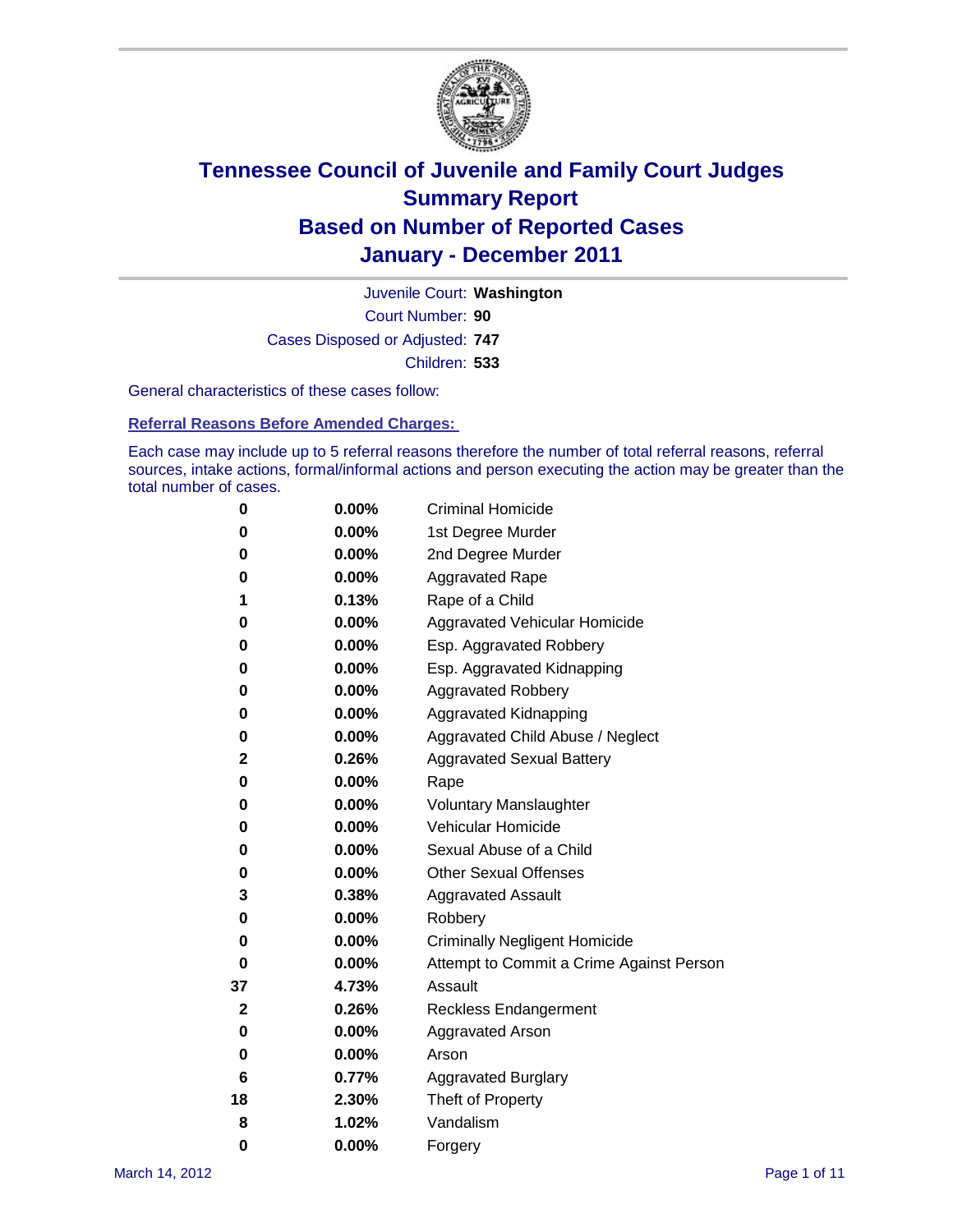

Court Number: **90** Juvenile Court: **Washington** Cases Disposed or Adjusted: **747** Children: **533**

#### **Referral Reasons Before Amended Charges:**

Each case may include up to 5 referral reasons therefore the number of total referral reasons, referral sources, intake actions, formal/informal actions and person executing the action may be greater than the total number of cases.

| $\pmb{0}$ | 0.00%    | <b>Worthless Checks</b>                                     |  |  |
|-----------|----------|-------------------------------------------------------------|--|--|
| 0         | 0.00%    | Illegal Possession / Fraudulent Use of Credit / Debit Cards |  |  |
| 6         | 0.77%    | <b>Burglary</b>                                             |  |  |
| $\bf{0}$  | $0.00\%$ | Unauthorized Use of a Vehicle                               |  |  |
| 0         | $0.00\%$ | <b>Cruelty to Animals</b>                                   |  |  |
| $\bf{0}$  | $0.00\%$ | Sale of Controlled Substances                               |  |  |
| 18        | 2.30%    | <b>Other Drug Offenses</b>                                  |  |  |
| 1         | 0.13%    | Possession of Controlled Substances                         |  |  |
| 0         | $0.00\%$ | <b>Criminal Attempt</b>                                     |  |  |
| 3         | 0.38%    | Carrying Weapons on School Property                         |  |  |
| 0         | $0.00\%$ | Unlawful Carrying / Possession of a Weapon                  |  |  |
| 2         | 0.26%    | <b>Evading Arrest</b>                                       |  |  |
| 1         | 0.13%    | Escape                                                      |  |  |
| 1         | 0.13%    | Driving Under Influence (DUI)                               |  |  |
| 8         | 1.02%    | Possession / Consumption of Alcohol                         |  |  |
| 3         | 0.38%    | Resisting Stop, Frisk, Halt, Arrest or Search               |  |  |
| 0         | $0.00\%$ | <b>Aggravated Criminal Trespass</b>                         |  |  |
| 0         | $0.00\%$ | Harassment                                                  |  |  |
| $\pmb{0}$ | 0.00%    | Failure to Appear                                           |  |  |
| 5         | 0.64%    | Filing a False Police Report                                |  |  |
| 2         | 0.26%    | Criminal Impersonation                                      |  |  |
| 1         | 0.13%    | <b>Disorderly Conduct</b>                                   |  |  |
| 0         | $0.00\%$ | <b>Criminal Trespass</b>                                    |  |  |
| 1         | 0.13%    | Public Intoxication                                         |  |  |
| 0         | $0.00\%$ | Gambling                                                    |  |  |
| 110       | 14.05%   | Traffic                                                     |  |  |
| 0         | $0.00\%$ | <b>Local Ordinances</b>                                     |  |  |
| 3         | 0.38%    | Violation of Wildlife Regulations                           |  |  |
| 0         | $0.00\%$ | Contempt of Court                                           |  |  |
| 21        | 2.68%    | Violation of Probation                                      |  |  |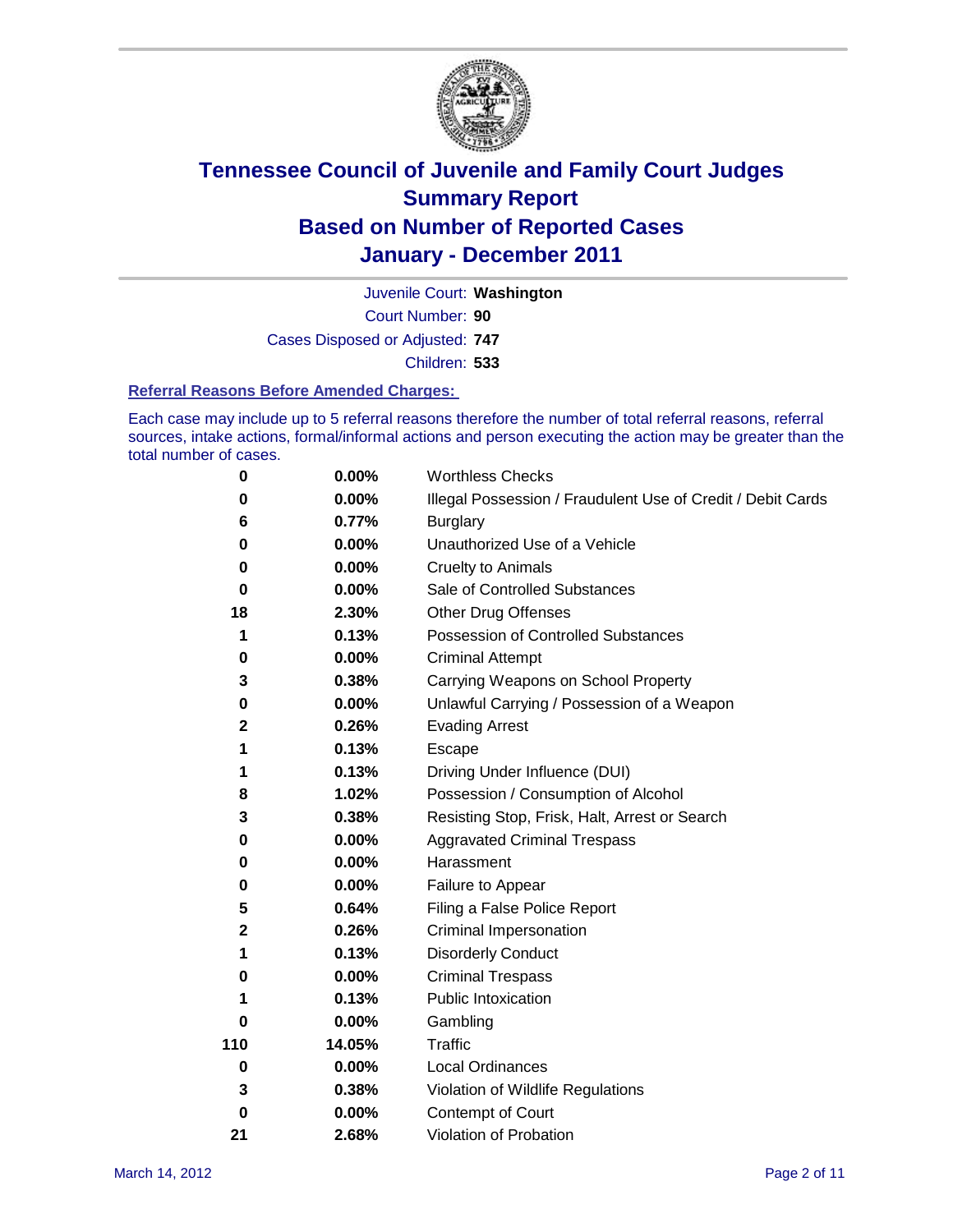

Court Number: **90** Juvenile Court: **Washington** Cases Disposed or Adjusted: **747** Children: **533**

#### **Referral Reasons Before Amended Charges:**

Each case may include up to 5 referral reasons therefore the number of total referral reasons, referral sources, intake actions, formal/informal actions and person executing the action may be greater than the total number of cases.

| 783 | 100.00%        | <b>Total Referrals</b>                 |
|-----|----------------|----------------------------------------|
| 13  | 1.66%          | Other                                  |
| 0   | 0.00%          | <b>Consent to Marry</b>                |
| 0   | 0.00%          | <b>Request for Medical Treatment</b>   |
| 1   | 0.13%          | <b>Child Support</b>                   |
| 1   | 0.13%          | Paternity / Legitimation               |
| 6   | 0.77%          | Visitation                             |
| 49  | 6.26%          | Custody                                |
| 0   | 0.00%          | <b>Foster Care Review</b>              |
| 0   | $0.00\%$       | <b>Administrative Review</b>           |
| 287 | 36.65%         | <b>Judicial Review</b>                 |
| 1   | 0.13%          | Violation of Informal Adjustment       |
| 32  | 4.09%          | <b>Violation of Pretrial Diversion</b> |
| 13  | 1.66%          | <b>Termination of Parental Rights</b>  |
| 24  | 3.07%          | Dependency / Neglect                   |
| 0   | $0.00\%$       | <b>Physically Abused Child</b>         |
| 0   | 0.00%          | <b>Sexually Abused Child</b>           |
| 1   | 0.13%          | Violation of Curfew                    |
|     | 0.13%          | Violation of a Valid Court Order       |
| 63  | 8.05%          | Possession of Tobacco Products         |
| 0   | $0.00\%$       | Out-of-State Runaway                   |
| 0   | $0.00\%$       | In-State Runaway                       |
| 10  | 2.30%<br>1.28% | <b>Unruly Behavior</b><br>Truancy      |
| 18  |                |                                        |
| 0   | 0.00%          | <b>Violation of Aftercare</b>          |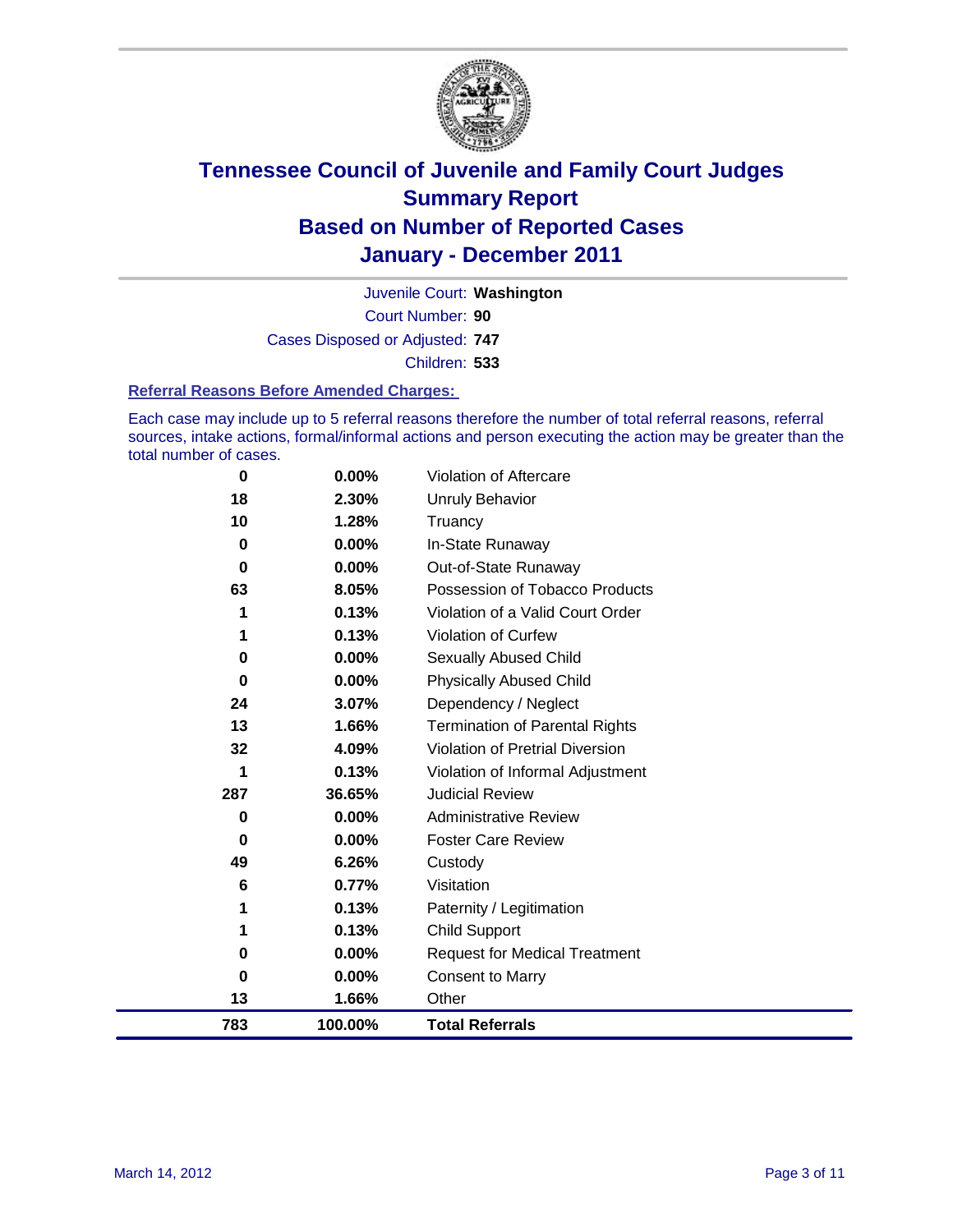

|                            |                                 | Juvenile Court: Washington        |  |  |
|----------------------------|---------------------------------|-----------------------------------|--|--|
| Court Number: 90           |                                 |                                   |  |  |
|                            | Cases Disposed or Adjusted: 747 |                                   |  |  |
|                            | Children: 533                   |                                   |  |  |
| <b>Referral Sources: 1</b> |                                 |                                   |  |  |
| 250                        | 31.93%                          | Law Enforcement                   |  |  |
| 42                         | 5.36%                           | Parents                           |  |  |
| 34                         | 4.34%                           | <b>Relatives</b>                  |  |  |
| $\bf{0}$                   | 0.00%                           | Self                              |  |  |
| 76                         | 9.71%                           | School                            |  |  |
| 0                          | $0.00\%$                        | <b>CSA</b>                        |  |  |
| 61                         | 7.79%                           | <b>DCS</b>                        |  |  |
| $\bf{0}$                   | 0.00%                           | <b>Other State Department</b>     |  |  |
| $\bf{0}$                   | $0.00\%$                        | <b>District Attorney's Office</b> |  |  |
| 308                        | 39.34%                          | <b>Court Staff</b>                |  |  |
| $\bf{0}$                   | $0.00\%$                        | Social Agency                     |  |  |
| 1                          | 0.13%                           | <b>Other Court</b>                |  |  |
| 4                          | 0.51%                           | Victim                            |  |  |
| 0                          | 0.00%                           | Child & Parent                    |  |  |
| 0                          | $0.00\%$                        | Hospital                          |  |  |
| 0                          | $0.00\%$                        | Unknown                           |  |  |
| 7                          | 0.89%                           | Other                             |  |  |
| 783                        | 100.00%                         | <b>Total Referral Sources</b>     |  |  |

### **Age of Child at Referral: 2**

| 533 | 100.00%  | <b>Total Child Count</b> |
|-----|----------|--------------------------|
| 0   | $0.00\%$ | <b>Unknown</b>           |
| 1   | 0.19%    | Ages 19 and Over         |
| 190 | 35.65%   | Ages 17 through 18       |
| 187 | 35.08%   | Ages 15 through 16       |
| 63  | 11.82%   | Ages 13 through 14       |
| 14  | 2.63%    | Ages 11 through 12       |
| 78  | 14.63%   | Ages 10 and Under        |
|     |          |                          |

<sup>1</sup> If different than number of Referral Reasons (783), verify accuracy of your court's data.

<sup>2</sup> One child could be counted in multiple categories, verify accuracy of your court's data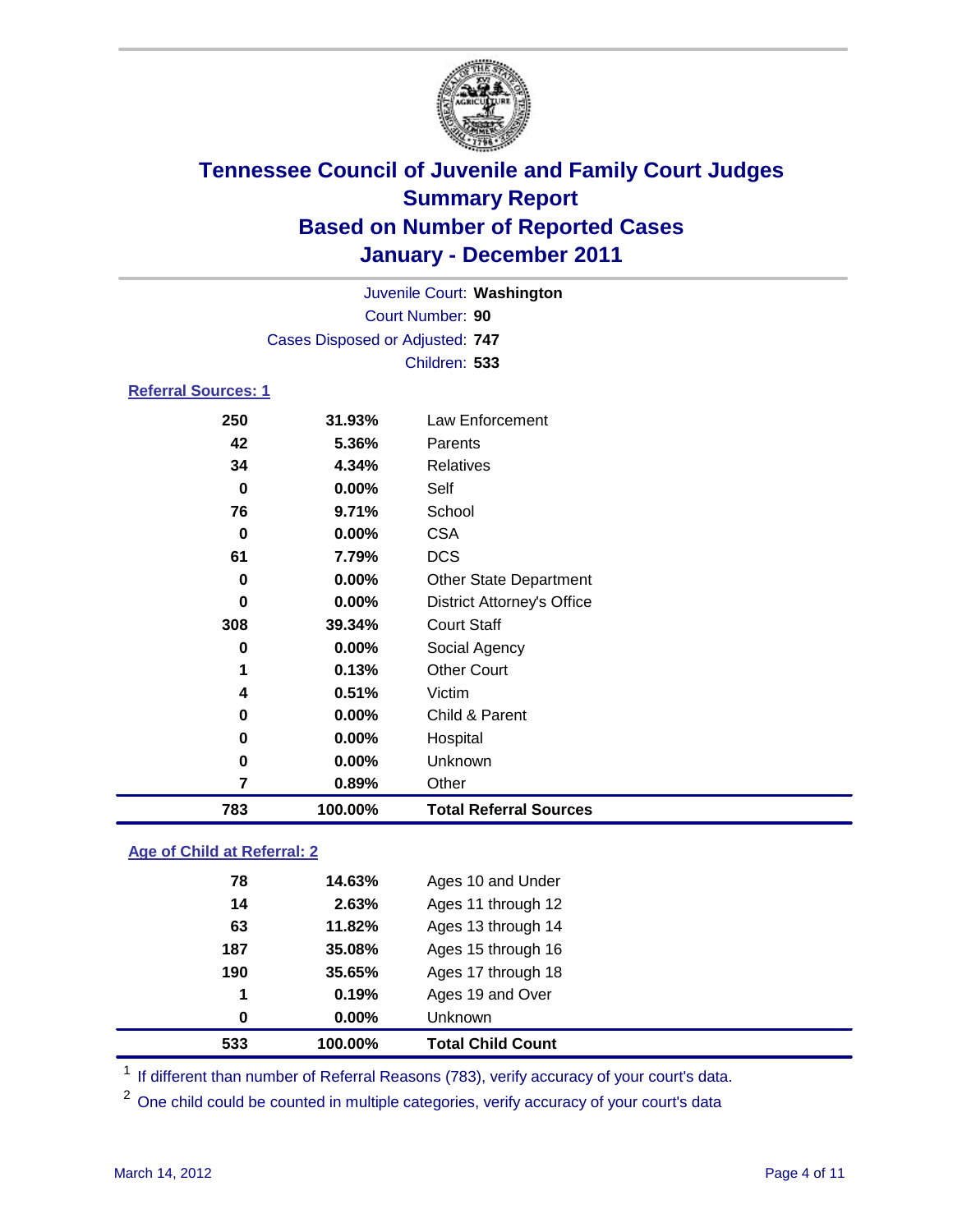

| Juvenile Court: Washington              |                                 |                          |  |  |  |
|-----------------------------------------|---------------------------------|--------------------------|--|--|--|
| Court Number: 90                        |                                 |                          |  |  |  |
|                                         | Cases Disposed or Adjusted: 747 |                          |  |  |  |
|                                         |                                 | Children: 533            |  |  |  |
| Sex of Child: 1                         |                                 |                          |  |  |  |
| 354                                     | 66.42%                          | Male                     |  |  |  |
| 179                                     | 33.58%                          | Female                   |  |  |  |
| $\bf{0}$                                | 0.00%                           | Unknown                  |  |  |  |
| 533                                     | 100.00%                         | <b>Total Child Count</b> |  |  |  |
| Race of Child: 1                        |                                 |                          |  |  |  |
| 523                                     | 98.12%                          | White                    |  |  |  |
| 4                                       | 0.75%                           | African American         |  |  |  |
| $\mathbf 0$                             | 0.00%                           | Native American          |  |  |  |
| $\bf{0}$                                | 0.00%                           | Asian                    |  |  |  |
| 6                                       | 1.13%                           | Mixed                    |  |  |  |
| $\mathbf 0$                             | 0.00%                           | Unknown                  |  |  |  |
| 533                                     | 100.00%                         | <b>Total Child Count</b> |  |  |  |
| <b>Hispanic Origin: 1</b>               |                                 |                          |  |  |  |
| 8                                       | 1.50%                           | Yes                      |  |  |  |
| 525                                     | 98.50%                          | <b>No</b>                |  |  |  |
| $\mathbf 0$                             | 0.00%                           | Unknown                  |  |  |  |
| 533                                     | 100.00%                         | <b>Total Child Count</b> |  |  |  |
| <b>School Enrollment of Children: 1</b> |                                 |                          |  |  |  |
| 472                                     | 88.56%                          | Yes                      |  |  |  |
| 59                                      | 11.07%                          | <b>No</b>                |  |  |  |
| $\overline{\mathbf{2}}$                 | 0.38%                           | Unknown                  |  |  |  |
| 533                                     | 100.00%                         | <b>Total Child Count</b> |  |  |  |

One child could be counted in multiple categories, verify accuracy of your court's data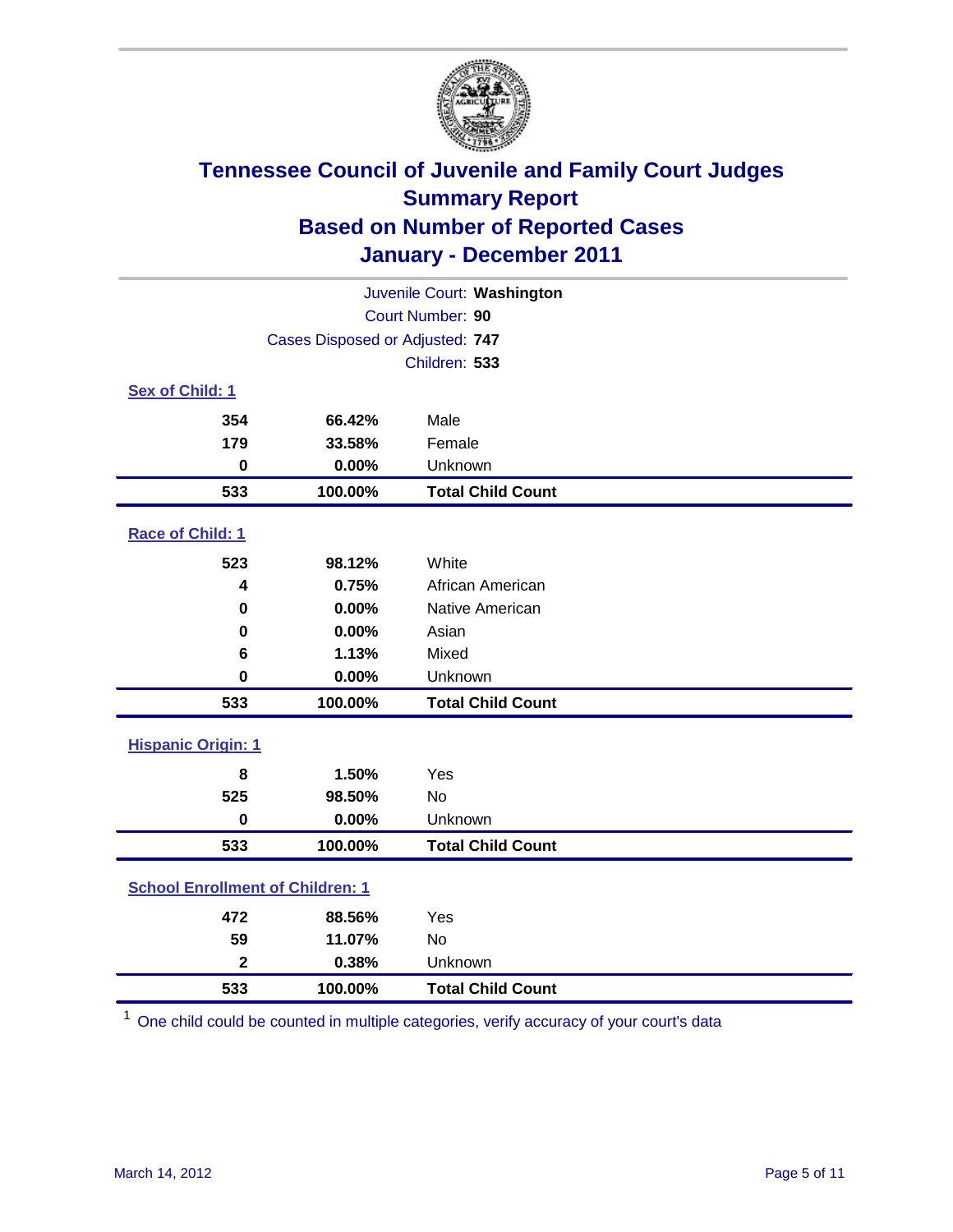

Court Number: **90** Juvenile Court: **Washington** Cases Disposed or Adjusted: **747** Children: **533**

### **Living Arrangement of Child at Time of Referral: 1**

| 533 | 100.00%  | <b>Total Child Count</b>     |
|-----|----------|------------------------------|
| 3   | 0.56%    | Other                        |
| 0   | $0.00\%$ | Unknown                      |
| 0   | $0.00\%$ | Independent                  |
| 5   | 0.94%    | In an Institution            |
| 1   | 0.19%    | In a Residential Center      |
| 0   | 0.00%    | In a Group Home              |
| 19  | 3.56%    | With Foster Family           |
| 0   | 0.00%    | <b>With Adoptive Parents</b> |
| 55  | 10.32%   | <b>With Relatives</b>        |
| 45  | 8.44%    | With Father                  |
| 217 | 40.71%   | With Mother                  |
| 25  | 4.69%    | With Mother and Stepfather   |
| 13  | 2.44%    | With Father and Stepmother   |
| 150 | 28.14%   | With Both Biological Parents |

### **Type of Detention: 2**

| 747 | 100.00%              | <b>Total Detention Count</b> |
|-----|----------------------|------------------------------|
|     | $0.00\%$<br>$\bf{0}$ | Other                        |
| 734 | 98.26%               | Does Not Apply               |
|     | $\bf{0}$<br>$0.00\%$ | Unknown                      |
|     | 0.00%<br>0           | <b>Psychiatric Hospital</b>  |
|     | 0.00%<br>0           | Jail - No Separation         |
|     | 0<br>$0.00\%$        | Jail - Partial Separation    |
|     | 0<br>$0.00\%$        | Jail - Complete Separation   |
|     | 1.74%<br>13          | Juvenile Detention Facility  |
|     | 0<br>$0.00\%$        | Non-Secure Placement         |
|     |                      |                              |

<sup>1</sup> One child could be counted in multiple categories, verify accuracy of your court's data

<sup>2</sup> If different than number of Cases (747) verify accuracy of your court's data.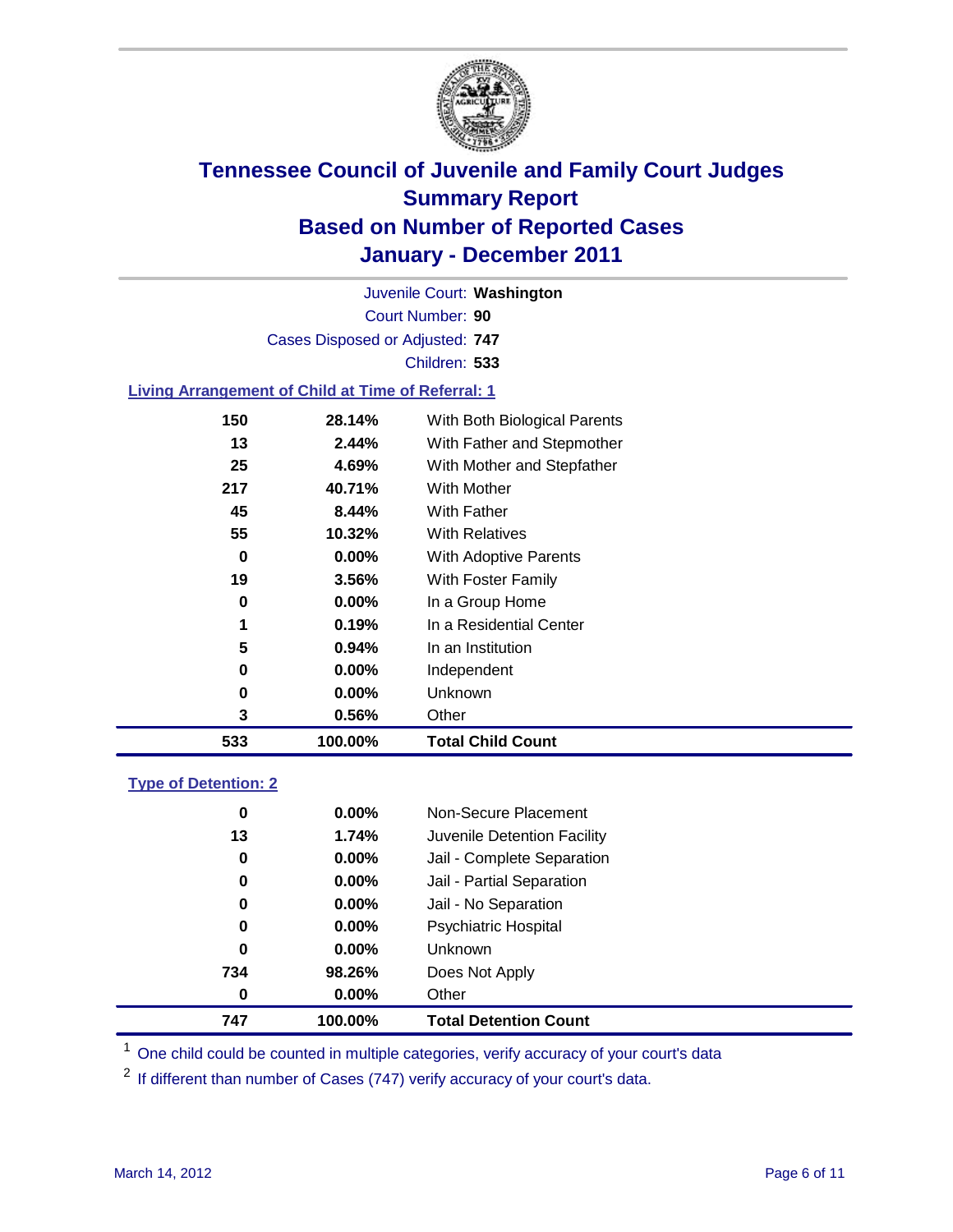

|                                                    | Juvenile Court: Washington      |                                      |  |  |  |
|----------------------------------------------------|---------------------------------|--------------------------------------|--|--|--|
|                                                    | Court Number: 90                |                                      |  |  |  |
|                                                    | Cases Disposed or Adjusted: 747 |                                      |  |  |  |
|                                                    |                                 | Children: 533                        |  |  |  |
| <b>Placement After Secure Detention Hearing: 1</b> |                                 |                                      |  |  |  |
| 5                                                  | 0.67%                           | Returned to Prior Living Arrangement |  |  |  |
| $\mathbf{2}$                                       | 0.27%                           | Juvenile Detention Facility          |  |  |  |
| 1                                                  | 0.13%                           | Jail                                 |  |  |  |
| 1                                                  | 0.13%                           | Shelter / Group Home                 |  |  |  |
| 4                                                  | 0.54%                           | <b>Foster Family Home</b>            |  |  |  |
| 0                                                  | 0.00%                           | Psychiatric Hospital                 |  |  |  |
| 0                                                  | 0.00%                           | Unknown                              |  |  |  |
| 733                                                | 98.13%                          | Does Not Apply                       |  |  |  |
| 1                                                  | 0.13%                           | Other                                |  |  |  |
| 747                                                | 100.00%                         | <b>Total Placement Count</b>         |  |  |  |
| <b>Intake Actions: 2</b>                           |                                 |                                      |  |  |  |
| 324                                                | 41.38%                          | <b>Petition Filed</b>                |  |  |  |
| 0                                                  | 0.00%                           | <b>Motion Filed</b>                  |  |  |  |
| 160                                                | 20.43%                          | <b>Citation Processed</b>            |  |  |  |
| 0                                                  | 0.00%                           | Notification of Paternity Processed  |  |  |  |
| 283                                                | 36.14%                          | Scheduling of Judicial Review        |  |  |  |
| 0                                                  | 0.00%                           | Scheduling of Administrative Review  |  |  |  |
| 0                                                  | 0.00%                           | Scheduling of Foster Care Review     |  |  |  |
| 1                                                  | 0.13%                           | Unknown                              |  |  |  |
| 0                                                  | 0.00%                           | Does Not Apply                       |  |  |  |
| 15                                                 | 1.92%                           | Other                                |  |  |  |
| 783                                                | 100.00%                         | <b>Total Intake Count</b>            |  |  |  |

<sup>1</sup> If different than number of Cases (747) verify accuracy of your court's data.

<sup>2</sup> If different than number of Referral Reasons (783), verify accuracy of your court's data.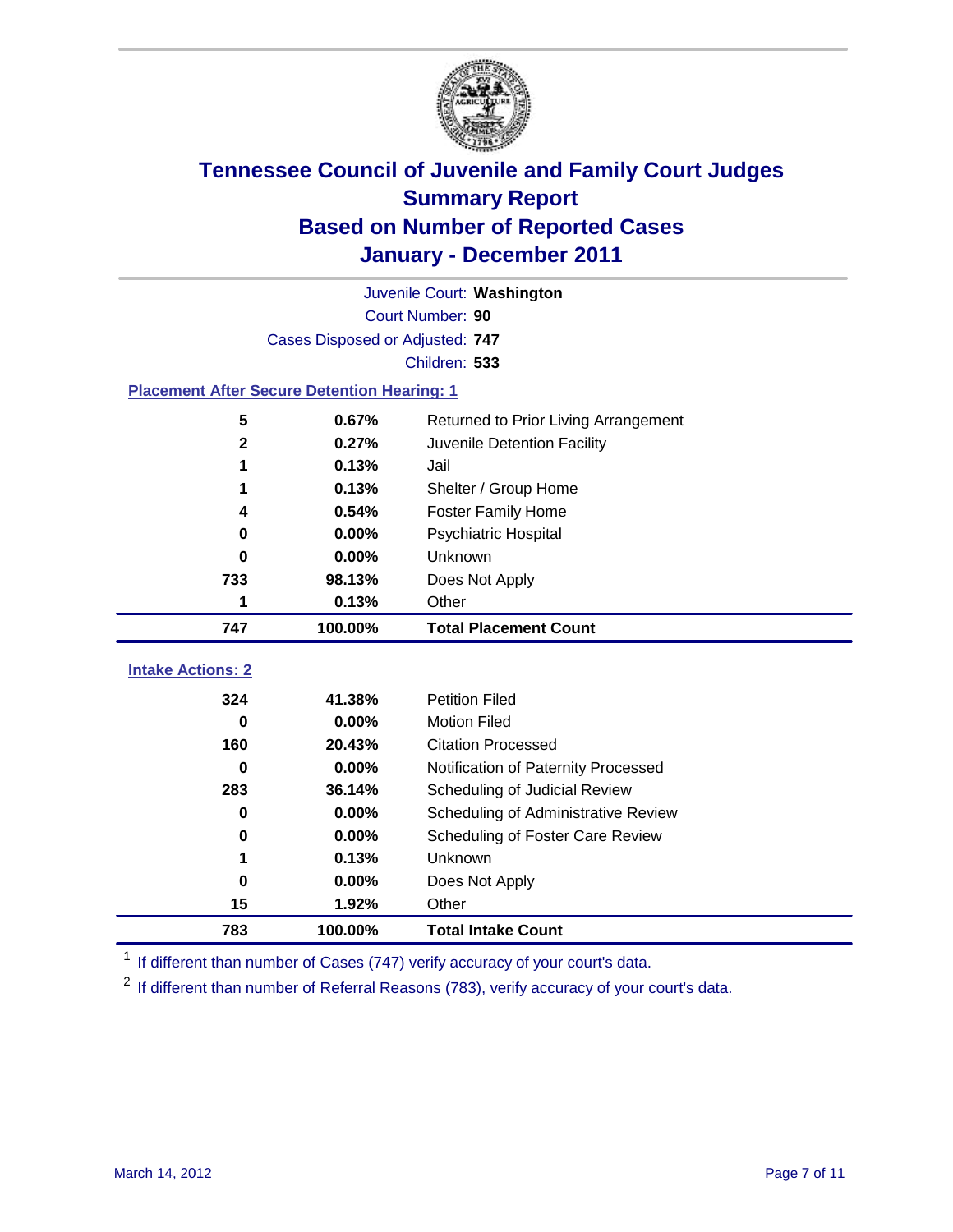

Court Number: **90** Juvenile Court: **Washington** Cases Disposed or Adjusted: **747** Children: **533**

### **Last Grade Completed by Child: 1**

| 533          | 100.00%        | <b>Total Child Count</b>          |  |
|--------------|----------------|-----------------------------------|--|
| 0            | $0.00\%$       | Other                             |  |
| 208          | 39.02%         | Unknown                           |  |
| 3            | 0.56%          | Never Attended School             |  |
| 8            | 1.50%          | Graduated                         |  |
| $\mathbf{2}$ | 0.38%          | <b>GED</b>                        |  |
| 0            | 0.00%          | Non-Graded Special Ed             |  |
| 11           | 2.06%          | 12th Grade                        |  |
| 75           | 14.07%         | 11th Grade                        |  |
| 82           | 15.38%         | 10th Grade                        |  |
| 47           | 8.82%          | 9th Grade                         |  |
| 36           | 6.75%          | 8th Grade                         |  |
| 13           | 2.44%          | 7th Grade                         |  |
| 4            | 0.75%          | 6th Grade                         |  |
| 0            | 0.00%          | 5th Grade                         |  |
| 3            | 0.56%          | 4th Grade                         |  |
| 1            | 0.19%          | 3rd Grade                         |  |
| $\bf{0}$     | 0.00%          | 2nd Grade                         |  |
| 1            | 0.19%          | 1st Grade                         |  |
| 0            | 0.00%          | Kindergarten                      |  |
| 38<br>1      | 7.13%<br>0.19% | Too Young for School<br>Preschool |  |

#### **Enrolled in Special Education: 1**

| 533 | 100.00% | <b>Total Child Count</b> |
|-----|---------|--------------------------|
| 3   | 0.56%   | <b>Unknown</b>           |
| 526 | 98.69%  | No.                      |
| 4   | 0.75%   | Yes                      |
|     |         |                          |

One child could be counted in multiple categories, verify accuracy of your court's data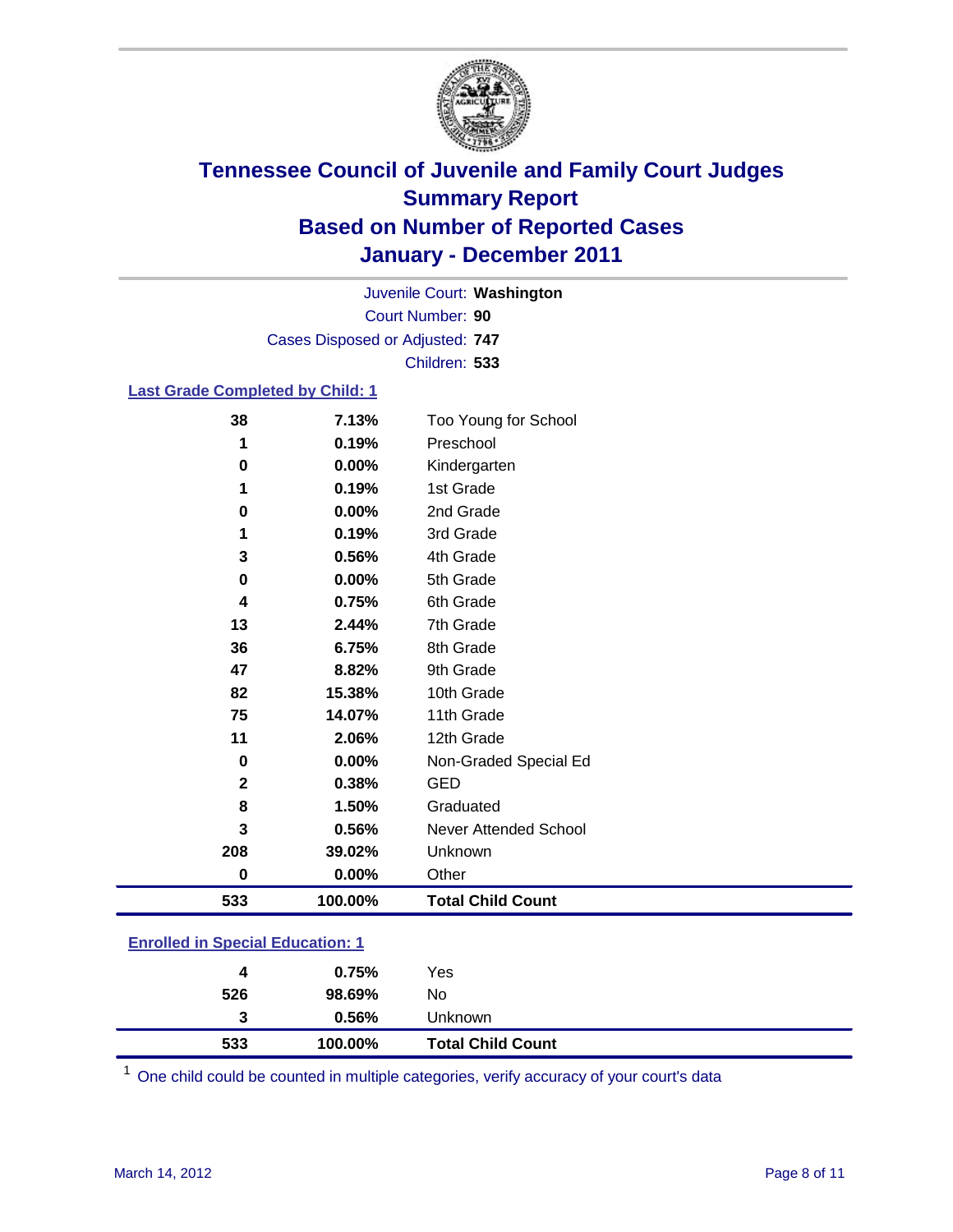

|     |                                 | Juvenile Court: Washington |  |  |  |
|-----|---------------------------------|----------------------------|--|--|--|
|     |                                 | Court Number: 90           |  |  |  |
|     | Cases Disposed or Adjusted: 747 |                            |  |  |  |
|     |                                 | Children: 533              |  |  |  |
|     | <b>Action Executed By: 1</b>    |                            |  |  |  |
| 783 | 100.00%                         | Judge                      |  |  |  |
| 0   | $0.00\%$                        | Magistrate                 |  |  |  |
| 0   | $0.00\%$                        | <b>YSO</b>                 |  |  |  |
| 0   | 0.00%                           | Other                      |  |  |  |
| 0   | 0.00%                           | Unknown                    |  |  |  |
| 783 | 100.00%                         | <b>Total Action Count</b>  |  |  |  |

### **Formal / Informal Actions: 1**

| 345 | 44.06%   | Dismissed                                        |
|-----|----------|--------------------------------------------------|
| 11  | 1.40%    | Retired / Nolle Prosequi                         |
| 51  | 6.51%    | <b>Complaint Substantiated Delinquent</b>        |
| 0   | $0.00\%$ | <b>Complaint Substantiated Status Offender</b>   |
| 8   | 1.02%    | <b>Complaint Substantiated Dependent/Neglect</b> |
| 0   | $0.00\%$ | <b>Complaint Substantiated Abused</b>            |
| 0   | $0.00\%$ | <b>Complaint Substantiated Mentally III</b>      |
| 19  | 2.43%    | Informal Adjustment                              |
| 54  | 6.90%    | <b>Pretrial Diversion</b>                        |
| 0   | $0.00\%$ | <b>Transfer to Adult Court Hearing</b>           |
| 0   | $0.00\%$ | Charges Cleared by Transfer to Adult Court       |
| 19  | 2.43%    | <b>Special Proceeding</b>                        |
| 3   | 0.38%    | <b>Review Concluded</b>                          |
| 7   | 0.89%    | Case Held Open                                   |
| 266 | 33.97%   | Other                                            |
| 0   | 0.00%    | <b>Unknown</b>                                   |
| 783 | 100.00%  | <b>Total Action Count</b>                        |

<sup>1</sup> If different than number of Referral Reasons (783), verify accuracy of your court's data.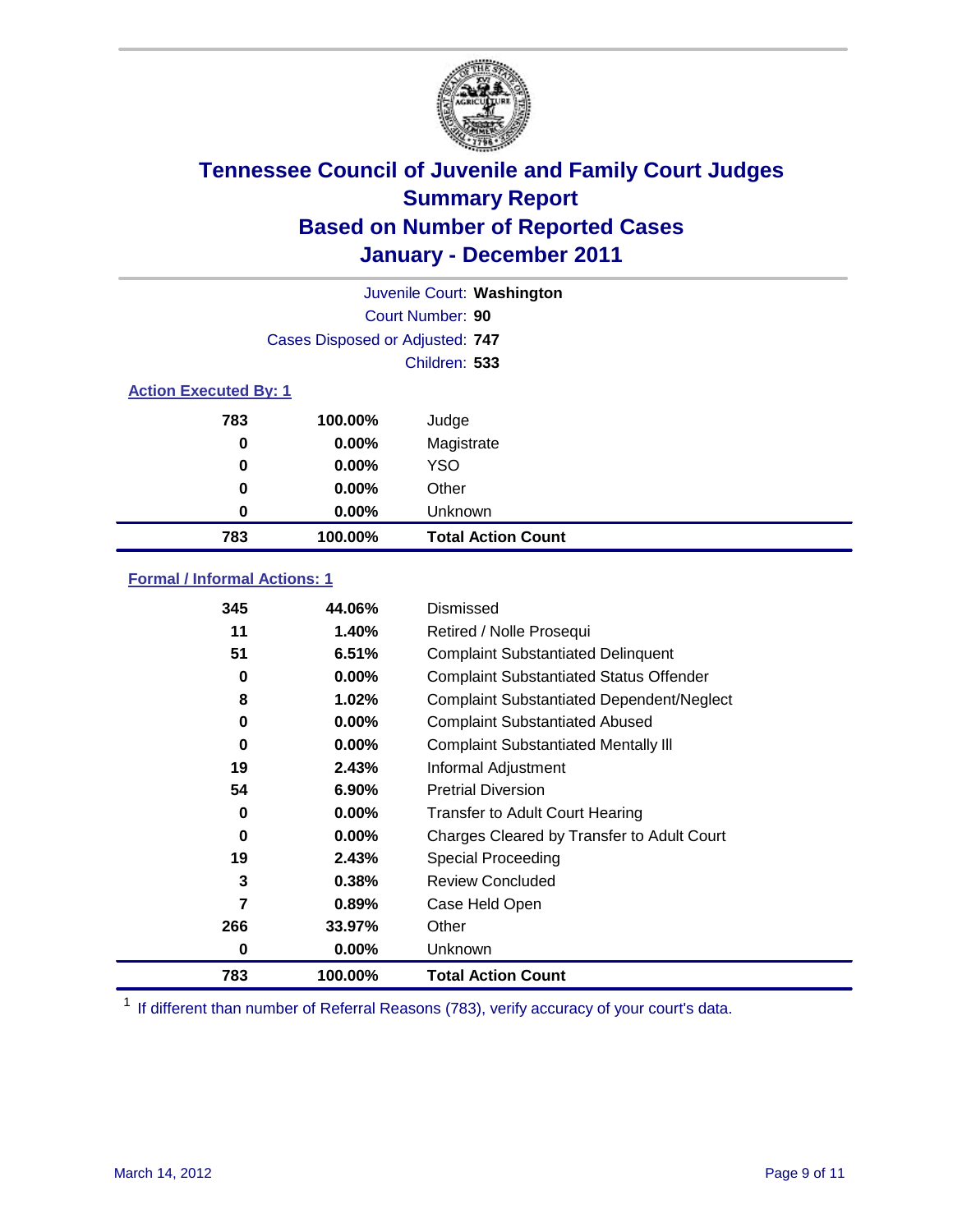

|                       |                                 | Juvenile Court: Washington                            |
|-----------------------|---------------------------------|-------------------------------------------------------|
|                       |                                 | Court Number: 90                                      |
|                       | Cases Disposed or Adjusted: 747 |                                                       |
|                       |                                 | Children: 533                                         |
| <b>Case Outcomes:</b> |                                 | There can be multiple outcomes for one child or case. |
| 341                   | 35.86%                          | <b>Case Dismissed</b>                                 |
| 6                     | 0.63%                           | Case Retired or Nolle Prosequi                        |
| 0                     | 0.00%                           | Warned / Counseled                                    |
| 2                     | 0.21%                           | Held Open For Review                                  |
| 62                    | 6.52%                           | Supervision / Probation to Juvenile Court             |
| 0                     | 0.00%                           | <b>Probation to Parents</b>                           |
| 0                     | 0.00%                           | Referral to Another Entity for Supervision / Service  |
| 9                     | 0.95%                           | Referred for Mental Health Counseling                 |
| 17                    | 1.79%                           | Referred for Alcohol and Drug Counseling              |
| 0                     | 0.00%                           | <b>Referred to Alternative School</b>                 |
| 0                     | 0.00%                           | Referred to Private Child Agency                      |
| 87                    | 9.15%                           | Referred to Defensive Driving School                  |
| 0                     | 0.00%                           | Referred to Alcohol Safety School                     |
| 5                     | 0.53%                           | Referred to Juvenile Court Education-Based Program    |
| 0                     | 0.00%                           | Driver's License Held Informally                      |
| 0                     | 0.00%                           | <b>Voluntary Placement with DMHMR</b>                 |
| 0                     | 0.00%                           | <b>Private Mental Health Placement</b>                |
| 0                     | 0.00%                           | <b>Private MR Placement</b>                           |
| 0                     | 0.00%                           | Placement with City/County Agency/Facility            |
| 0                     | 0.00%                           | Placement with Relative / Other Individual            |
| 47                    | 4.94%                           | Fine                                                  |
| 54                    | 5.68%                           | <b>Public Service</b>                                 |
| 6                     | 0.63%                           | Restitution                                           |
| 0                     | 0.00%                           | <b>Runaway Returned</b>                               |
| 0                     | 0.00%                           | No Contact Order                                      |
| $\pmb{0}$             | 0.00%                           | Injunction Other than No Contact Order                |
| 2                     | 0.21%                           | <b>House Arrest</b>                                   |
| 0                     | 0.00%                           | <b>Court Defined Curfew</b>                           |
| 2                     | 0.21%                           | Dismissed from Informal Adjustment                    |
| 32                    | 3.36%                           | <b>Dismissed from Pretrial Diversion</b>              |
| 36                    | 3.79%                           | Released from Probation                               |
| 1                     | 0.11%                           | <b>Transferred to Adult Court</b>                     |
| 0                     | $0.00\%$                        | <b>DMHMR Involuntary Commitment</b>                   |